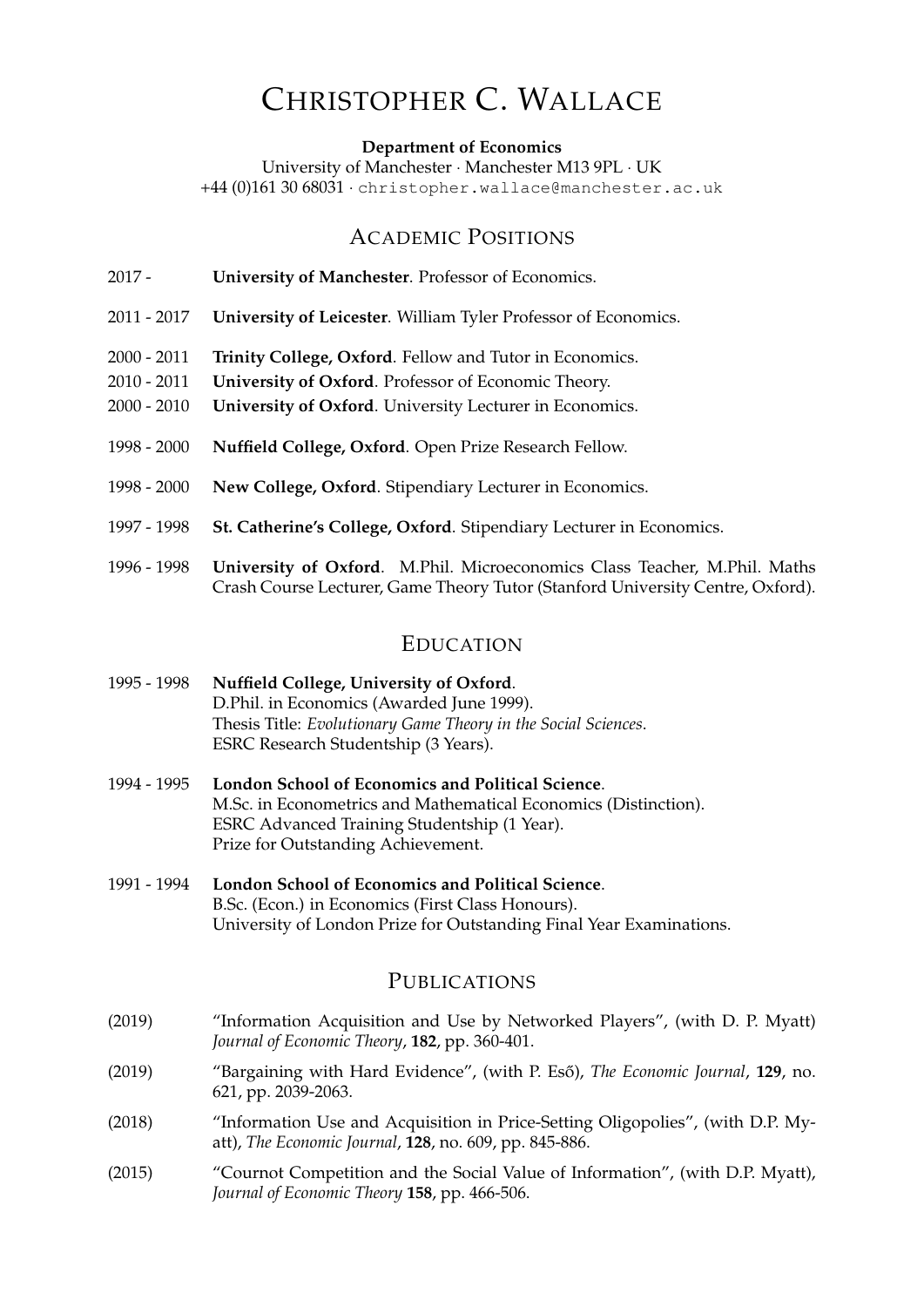| (2015) | "Stochastic Evolutionary Game Dynamics", (with H.P. Young), in Young, H.P. and<br>Zamir, S. (eds.) Handbook of Game Theory Vol. 4, Ch. 6, pp. 327-380, North Holland,<br>Amsterdam. |
|--------|-------------------------------------------------------------------------------------------------------------------------------------------------------------------------------------|
| (2014) | "Central Bank Communication Design in a Lucas-Phelps Economy", (with D.P.<br>Myatt), Journal of Monetary Economics 63, pp. 64-79.                                                   |
| (2014) | "Information and Evidence in Bargaining", (with P. Eső), Economic Theory Bulletin<br>2, no. 1, pp. 23-32.                                                                           |
| (2013) | "Persuasion and Settlement in a Dynamic Bargaining Game", (with P. Eső, in<br>Hungarian), Közgazdasági Szemle LX, pp. 930-939.                                                      |
| (2012) | "Endogenous Information Acquisition in Coordination Games", (with D.P. My-<br>att), The Review of Economic Studies 79, no. 1, pp. 340-374.                                          |
| (2009) | "Evolution, Teamwork and Collective Action: Production Targets in the Private<br>Provision of Public Goods", (with D.P. Myatt) The Economic Journal 119, no. 534,<br>pp. 61-90.     |
| (2008) | "When Does One Bad Apple Spoil the Barrel? An Evolutionary Analysis of Col-<br>lective Action", (with D.P. Myatt) The Review of Economic Studies 75. no. 2, pp.<br>499-527.         |
| (2008) | "An Evolutionary Analysis of the Volunteer's Dilemma", (with D.P. Myatt) Games<br>and Economic Behavior 62, no. 1, pp. 67-76.                                                       |
| (2007) | "Technology Shops: Efficient Pricing in Business-University Collaborations",<br>(with G. Cameron) Economics of Innovation and New Technology 16, no. 1, pp. 17-<br>30.              |
| (2005) | "The Evolution of Teams", (with D.P. Myatt) in Gold, N. (ed.) Teamwork: An Inter-<br>disciplinary Perspective, Ch. 4, pp. 78-101, Palgrave MacMillan, New York.                     |
| (2004) | "Adaptive Play by Idiosyncratic Agents", (with D.P. Myatt) Games and Economic<br>Behavior 48, no. 1, pp. 124-138.                                                                   |
| (2004) | "Group Selection and the Evolution of Altruism", (with B. Cooper) Oxford Eco-<br>nomic Papers 56, no. 2, pp. 307-330.                                                               |
| (2003) | "A Multinomial Probit Model of Stochastic Evolution", (with D.P. Myatt) Journal<br>of Economic Theory 113, no. 2, pp. 286-301.                                                      |
| (2003) | "Sophisticated Play by Idiosyncratic Agents", (with D.P. Myatt) Journal of Evolu-<br>tionary Economics 13, no. 3, pp. 319-345.                                                      |
| (2002) | "Equilibrium Selection and Public Good Provision: The Development of Open<br>Source Software", (with D.P. Myatt) Oxford Review of Economic Policy 18, no. 4, pp.<br>446-461.        |
| (2002) | "Macroeconomic Performance in the Bretton Woods Era, and After", (with G.<br>Cameron) Oxford Review of Economic Policy 18, no. 4, pp. 479-494.                                      |
| (2002) | "The Assessment: Games and Coordination", (with D.P. Myatt and H.S. Shin)<br>Oxford Review of Economic Policy 18, no. 4, pp. 397-417.                                               |
| (2000) | "The Evolution of Partnerships", (with B. Cooper) Sociological Methods and Re-<br>search 28, no. 3, pp. 364-380.                                                                    |
| (1998) | "Evolution, Partnerships and Cooperation", (with B. Cooper) Journal of Theoretical<br><i>Biology</i> 195, no. 3, pp. 315-328.                                                       |